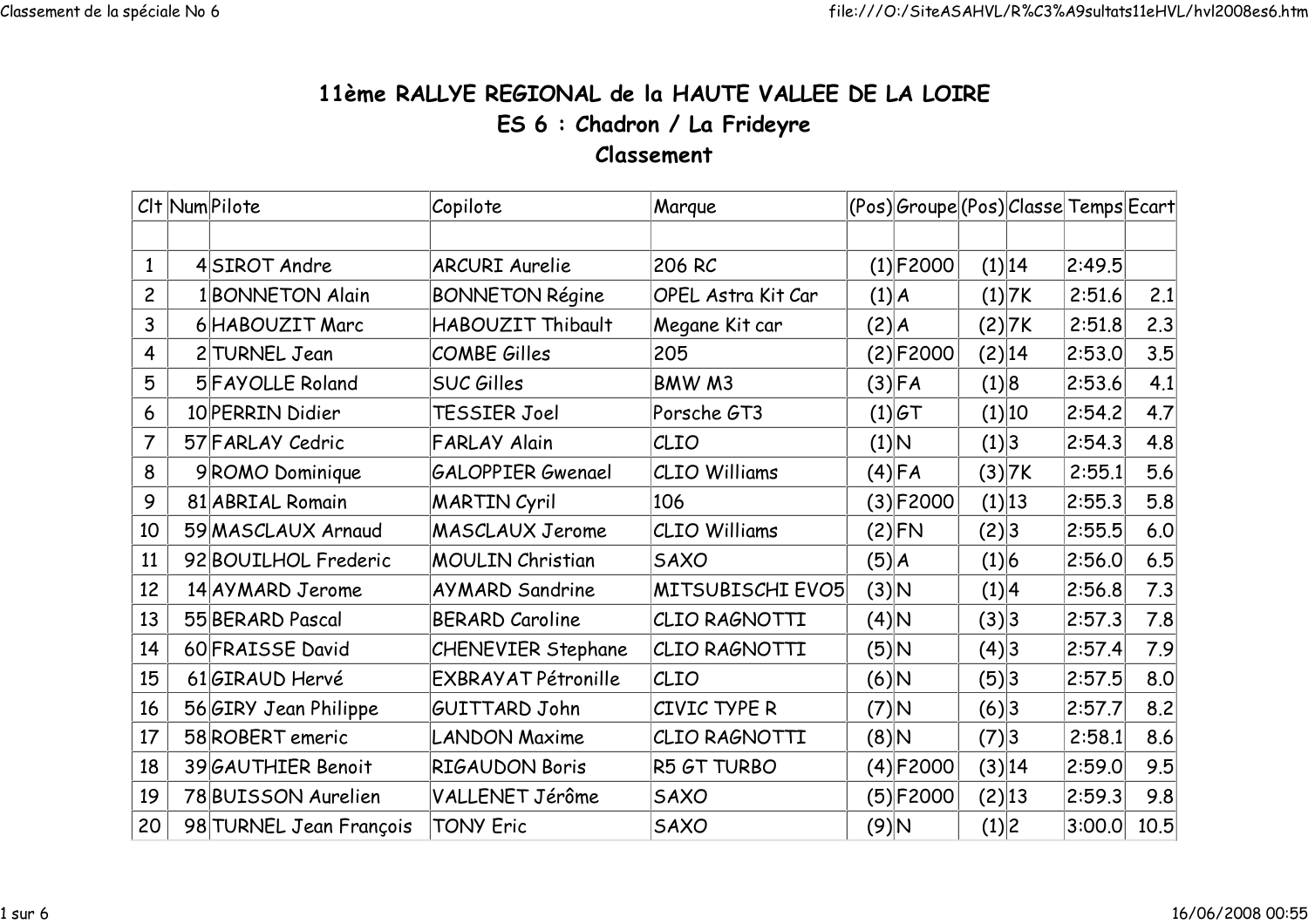| 21 | 103 PEYROCHE Nicolas   | <b>FOURNIER Sebastien</b>  | 106 165             | $(10)$ N  |              | (2) 2    | 3:00.3 | 10.8 |
|----|------------------------|----------------------------|---------------------|-----------|--------------|----------|--------|------|
| 22 | 80 VIAILLY Gilles      | CHARLOT Chrystelle         | Peugeot 106         |           | $(6)$ F2000  | (3) 13   | 3:00.4 | 10.9 |
| 23 | 147 DUPERAY Lionel     | <b>DUPERAY Christophe</b>  | AX GTI              |           | $(11)$ FN    | (1) 1    | 3:00.7 | 11.2 |
| 24 | 96 SEGEALET Landry     | <b>SEGEALET Fabien</b>     | <b>SAXO</b>         | $(12)$ N  |              | (3) 2    | 3:02.9 | 13.4 |
| 25 | 38 PERRAUD Maurice     | PERRAUD Fiona              | <b>Renault Clio</b> |           | $(7)$ F2000  | (4) 14   | 3:03.3 | 13.8 |
| 26 | 7 DURAND Emmanuel      | <b>CLAIRET Sebastien</b>   | <b>ESCORT</b>       |           | $(6)$ FA     | (2) 8    | 3:03.7 | 14.2 |
|    | 27 MONTEILHET Gregory  | <b>MONTEILHET Anthony</b>  | CLIO                |           | (8) F2000    | (5) 14   | 3:03.7 | 14.2 |
| 28 | 77 ROCHE Frédéric      | COMBE Ludovic              | Peugeot 205 GTI     |           | $(9)$ F2000  | $(4)$ 13 | 3:04.0 | 14.5 |
| 29 | 104 EXBRAYAT Robert    | <b>EXBRAYAT Jérome</b>     | <b>SAXO</b>         | $(13)$ N  |              | (4) 2    | 3:04.2 | 14.7 |
| 30 | 67 SEGUY Martial       | <b>ESTIVAL Franck</b>      | PEUGEOT 206         |           | $(10)$ F2000 | (5) 13   | 3:04.9 | 15.4 |
| 31 | 45 MARREL Thierry      | <b>BONNET Vanessa</b>      | Peugeot 306 S16     |           | $(7)$ FA     | (1) 7    | 3:05.3 | 15.8 |
|    | 90 MAUREL Richard      | <b>DELAYGUE Sandy</b>      | 106 S16             | $(7)$ $A$ |              | (2) 6    | 3:05.3 | 15.8 |
| 33 | 135 GALOP Nicolas      | <b>BISCOP Lucien</b>       | AX GTI              | $(14)$ FN |              | (2) 1    | 3:05.7 | 16.2 |
| 34 | 102 COUDERT Alexandre  | <b>DEBOND Stéphane</b>     | PEUGEOT 106 S16     | $(15)$ FN |              | (5) 2    | 3:05.9 | 16.4 |
| 35 | 44 AUBOYER Johann      | <b>AUBOYER Gabriel</b>     | RENAULT 11 TURBO    |           | $(11)$ F2000 | (6) 14   | 3:06.0 | 16.5 |
| 36 | 79 ABRIAL Stephane     | <b>MARIE Daniel</b>        | 205                 |           | $(12)$ F2000 | $(6)$ 13 | 3:06.3 | 16.8 |
| 37 | 117 BERNARD Michel     | <b>REOCREUX Alain</b>      | <b>RALLYE 3</b>     |           | $(13)$ F2000 | (1) 12   | 3:06.6 | 17.1 |
| 38 | 89 REBOUL Jean Régis   | <b>FOMBARON</b> Emilie     | 106                 |           | $(9)$ FA     | (3) 6    | 3:06.9 | 17.4 |
| 39 | 145 TUCOULAT Vincent   | TUCOULAT Alexandre         | 205 RALLYE          | $(16)$ FN |              | (3) 1    | 3:07.0 | 17.5 |
| 40 | 87 DESGEORGES David    | <b>ROUDIL Mickael</b>      | 206 XS              | (10) A    |              | (1) 6K   | 3:07.7 | 18.2 |
| 41 | 11 DESGEORGES Philippe | <b>DESGEORGES Laétitia</b> | <b>SUBARU</b>       | (11) A    |              | (3) 8    | 3:07.8 | 18.3 |
|    | 20 FORESTIER Jean Luc  | <b>DURAND Marie Pierre</b> | R5 GT TURBO         | $(17)$ FN |              | (2) 4    | 3:07.8 | 18.3 |
| 43 | 100 TOURNEBIZE Mathieu | <b>TAVERNIER Laurent</b>   | PEUGEOT 106 S16     | $(18)$ FN |              | (6) 2    | 3:08.3 | 18.8 |
| 44 | 19 PERRUSSEL Stephane  | <b>ALLIBERT Cyril</b>      | R5 GT TURBO         | $(19)$ FN |              | (3) 4    | 3:08.4 | 18.9 |
|    | 137 ORIOL Jean Marie   | <b>GIRARD Benoit</b>       | AX GTI              | $(19)$ FN |              | (4) 1    | 3:08.4 | 18.9 |
| 46 | 95 BERARD Roland       | <b>GIUEL Julien</b>        | <b>SAXO</b>         | $(21)$ N  |              | (7) 2    | 3:08.5 | 19.0 |
|    | 111 MATHON Henri       | <b>BEDAGUE Rene</b>        | RALLYE <sub>3</sub> |           | $(14)$ F2000 | (2) 12   | 3:08.5 | 19.0 |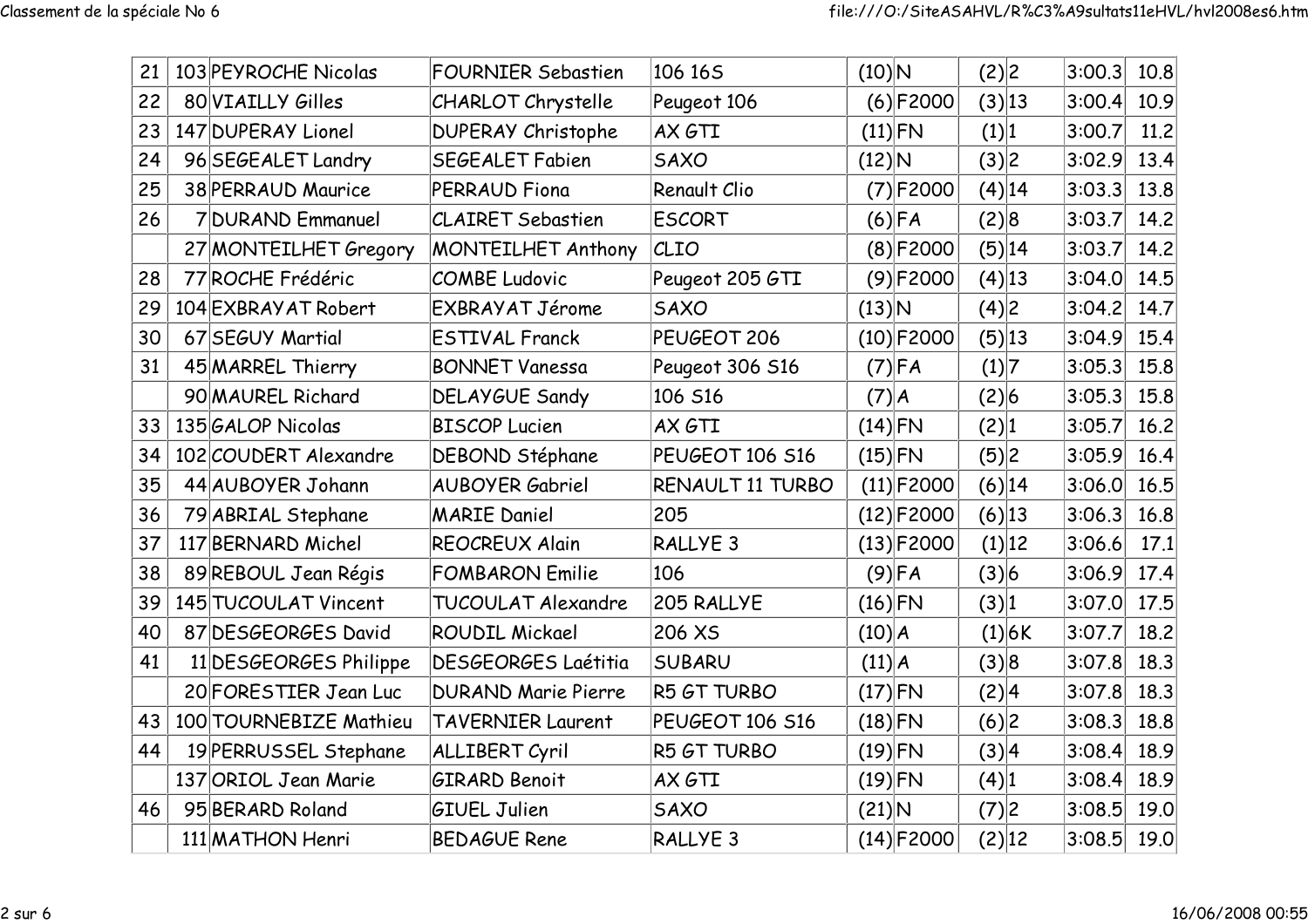| 48 | 128 PEYRACHE Fabrice  | PORTE Thierry                | Peugeot 205 rallye      | $(12)$ FA  |              | (1) 5     | 3:08.6        | 19.1 |
|----|-----------------------|------------------------------|-------------------------|------------|--------------|-----------|---------------|------|
| 49 | 130 ARGAUD Cedric     | <b>HERITIER Gaethan</b>      | 106 XSI                 | $(13)$ FA  |              | $(2)$ 5   | 3:09.0        | 19.5 |
| 50 | 118 MALLET Thierry    | <b>DEGACHE Mickael</b>       | RALLYE <sub>2</sub>     |            | $(15)$ F2000 | (3) 12    | 3:09.3        | 19.8 |
| 51 | 75 VEY Remy           | <b>MIRMAND Jeremy</b>        | 205                     |            | $(16)$ F2000 | (7) 13    | 3:09.6        | 20.1 |
| 52 | 42 ROUCHOUSE Franck   | MERCHIONNE Stephane BMW 320i |                         |            | $(17)$ F2000 | (7) 14    | 3:09.7        | 20.2 |
| 53 | 129 COMBE Fabien      | <b>ROBERT Jean Philippe</b>  | CITROEN AX SPORT        | $(14)$ FA  |              | (3) 5     | 3:09.9        | 20.4 |
| 54 | 21 VOLLE Cyril        | <b>ASTIER Marie Ange</b>     | R5 GT Turbo             | $(22)$ FN  |              | (4) 4     | 3:10.1        | 20.6 |
| 55 | 48 DURET Eric         | <b>COLOMBAN Cedric</b>       | CLIO                    | $(15)$ FA  |              | (2) 7     | 3:10.2        | 20.7 |
| 56 | 69 ROCHETIN Emmanuel  | <b>GIDON Julien</b>          | 205                     |            | $(18)$ F2000 | (8) 13    | 3:10.4        | 20.9 |
|    | 105LYOTARD Eric       | <b>BOISSY Laurence</b>       | <b>CITROEN SAXO VTS</b> | $(23)$ N   |              | (8)2      | 3:10.4        | 20.9 |
| 58 | 24 FAYOLLE Florian    | <b>BAYARD Anthony</b>        | R5 GT TURBO             |            | $(19)$ F2000 | (8) 14    | 3:10.5        | 21.0 |
|    | 146 FOURNIER Frederic | <b>MARSAUD Vincent</b>       | POLO                    | $(24)$ N   |              | (5) 1     | 3:10.5        | 21.0 |
| 60 | 144 GRAND Sylvain     | <b>DUCRAY Pauline</b>        | <b>AX SPORT</b>         | $(25)$ FN  |              | (6) 1     | 3:11.3        | 21.8 |
| 61 | 51 LIMOUZIN Laurent   | <b>COMBIER Laurent</b>       | CLIO <sub>165</sub>     | $(26)$ FN  |              | (8)3      | 3:11.9        | 22.4 |
| 62 | 29 MEZOUAR Mohamed    | PAGE Mickaël                 | <b>GOLF</b>             |            | $(20)$ F2000 | $(9)$ 14  | 3:12.1        | 22.6 |
| 63 | 106 FLEURY Alain      | <b>BARDOUX Pauline</b>       | Peugeot 205 GTI         |            | $(21)$ F2000 | $(4)$ 12  | $3:12.2$ 22.7 |      |
| 64 | 142 CHAMBRON Gregory  | <b>ROUCHON Sylvain</b>       | AX GTI                  | $(27)$ FN  |              | (7) 1     | 3:12.7        | 23.2 |
| 65 | 18 MOURY Frédéric     | VASSEL José                  | R5 GT TURBO             | $(28)$ FN  |              | (5) 4     | 3:13.2        | 23.7 |
| 66 | 36 PEPIN Bernard      | <b>COINDE Ludovic</b>        | R5 GT TURBO             |            | $(22)$ F2000 | $(10)$ 14 | 3:13.7        | 24.2 |
| 67 | 107 FIASSION Antoine  | <b>FIASSION Roland</b>       | 106 XSI                 |            | $(23)$ F2000 | (5) 12    | 3:13.9        | 24.4 |
| 68 | 91 CARROT Jeremie     | <b>BERGERON Florent</b>      | <b>SAXO</b>             | (16) A     |              | $(4)$ 6   | 3:14.1        | 24.6 |
| 69 | 53 PHILIS Steeves     | <b>CHARVOLINGuy</b>          | CIVIC                   | $(29)$ N   |              | (9)3      | 3:14.3        | 24.8 |
|    | 131 MOUNIER Michael   | <b>BERNE Geraldine</b>       | 205 RALLYE              | $(17)$ FA  |              | (4)5      | 3:14.3        | 24.8 |
| 71 | 46 PETITPA Francisque | ROLHION Rémi                 | Renault MEGANE          | $(18)$ $A$ |              | (3) 7     | 3:14.6        | 25.1 |
| 72 | 127 ABRIAL Anthony    | CONDON Gaëtan                | Peugeot 106 Rallye      | $(19)$ FA  |              | (5) 5     | 3:14.7        | 25.2 |
| 73 | 76 MAGAR Anthony      | <b>FAURE Michael</b>         | Peugeot 205 GTI         |            | $(24)$ F2000 | $(9)$ 13  | 3:15.9        | 26.4 |
| 74 | 94 FAYOLLE Maxime     | <b>BONNARD Alexandre</b>     | Peugeot 205             | $(30)$ FN  |              | (9)2      | $3:16.7$ 27.2 |      |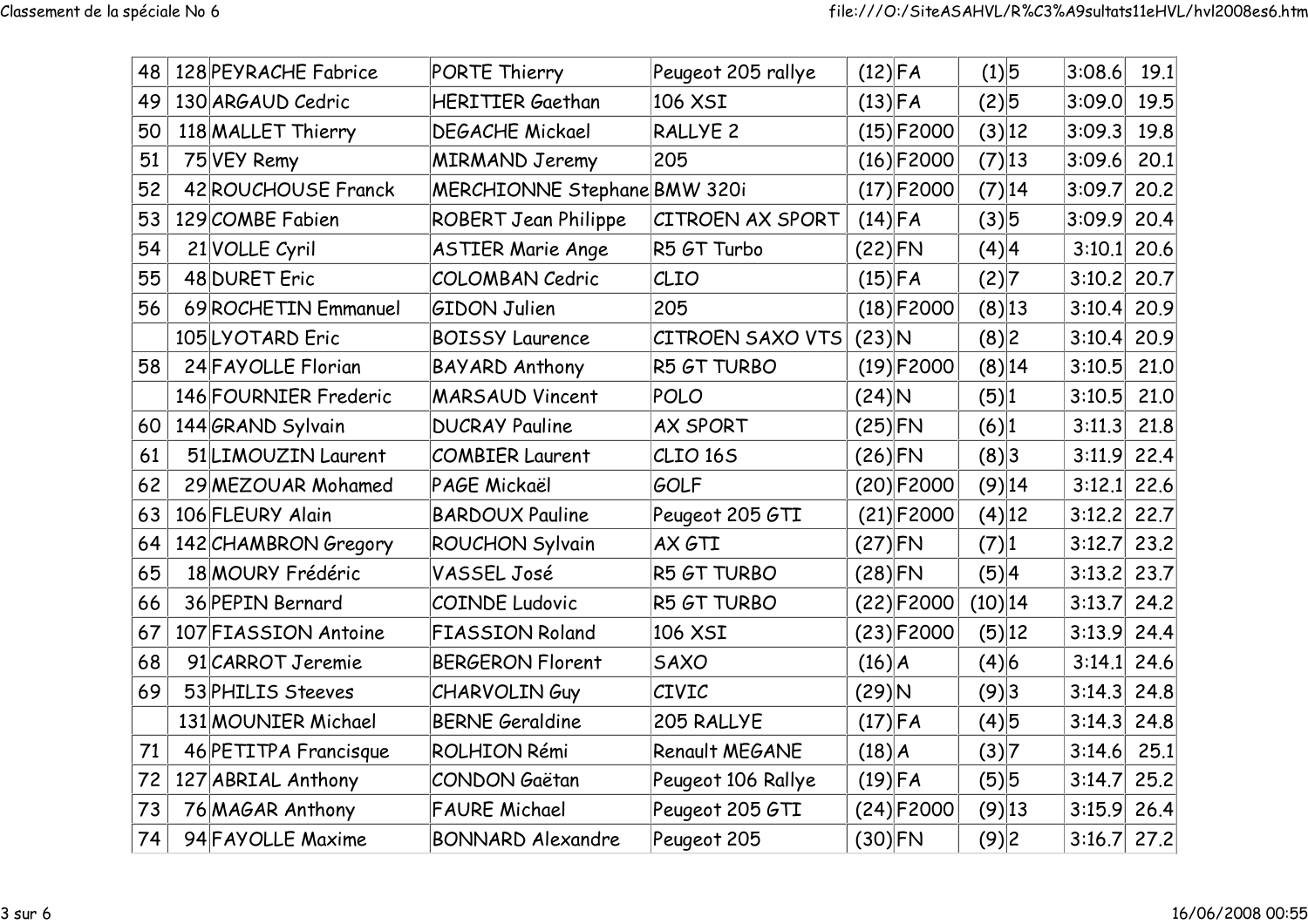| 75  | 113 CHIPIER Sébastien  | <b>VACHER Venceslas</b>    | AX GTI              |           | $(25)$ F2000 | $(6)$ 12   | 3:17.0 | 27.5 |
|-----|------------------------|----------------------------|---------------------|-----------|--------------|------------|--------|------|
|     | 139 BERARD David       | <b>DESSALCES Armand</b>    | 205                 | $(31)$ FN |              | (8) 1      | 3:17.0 | 27.5 |
| 77  | 74 BERTHET Eric        | <b>BROSSAT Sébastien</b>   | Visa GTI            |           | $(26)$ F2000 | $(10)$ 13  | 3:17.2 | 27.7 |
| 78  | 150 ROUDIL Nicolas     | LYOTARD Raphael            | 205                 |           | $(27)$ F2000 | (1) 11     | 3:18.2 | 28.7 |
| 79  | 141 DUCLAUX Maxime     | DE SAUSA Chrystele         | 205 RALLYE          | $(32)$ FN |              | $(9)$  1   | 3:18.9 | 29.4 |
| 80  | 49 BONTEMPS Bertrand   | <b>BOURAT Sébastien</b>    | Peugeot 306 GTI 16s | $(20)$ FA |              | (4) 7      | 3:19.2 | 29.7 |
| 81  | 99 TRANCHANT Herve     | <b>LAPALUS Andre</b>       | <b>CIVIC</b>        | $(33)$ FN |              | (10) 2     | 3:19.5 | 30.0 |
| 82  | 17 SAGNARD Yvan        | <b>MEVIAL Aurelie</b>      | R5 GT TURBO         | $(34)$ FN |              | (6) 4      | 3:19.9 | 30.4 |
| 83  | 134 ABRIAL Pierre      | COSTE Thomas               | 205 Rallye          | $(35)$ FN |              | (10) 1     | 3:20.0 | 30.5 |
| 84  | 34 DORY Nicolas        | DORY Cyril                 | CLIO                |           | $(28)$ F2000 | (11) 14    | 3:20.5 | 31.0 |
| 85  | 133 SALETTE Franck     | <b>FATISSON Dimitri</b>    | Peugeot 106 XSI     | $(36)$ FN |              | (11) 1     | 3:20.6 | 31.1 |
| 86  | 110 PRAT Anthony       | <b>BOYER Bernard</b>       | 106 Rallye          |           | $(29)$ F2000 | (7) 12     | 3:21.4 | 31.9 |
| 87  | 108 PITAVAL Yvon       | GOUTAGNY Anthony           | TALBOT SAMBA        |           | $(30)$ F2000 | $(8)$ 12   | 3:21.5 | 32.0 |
| 88  | 115 LEVEQUE Marc       | LEVEQUE Guillaume          | Talbot SAMBA        |           | $(31)$ F2000 | $(9)$ 12   | 3:21.6 | 32.1 |
| 89  | 136 MASSON Lionel      | <b>ESTEVENON David</b>     | AX GTI              | $(37)$ FN |              | (12) 1     | 3:22.3 | 32.8 |
| 90  | 25 DI VINCENZO Cedric  | PIRES Philippe             | R5 GT TURBO         |           | $(32)$ F2000 | $(12)$  14 | 3:22.9 | 33.4 |
| 91  | 126 DECOUCHE Julien    | <b>CHAPELIER Jean Noël</b> | Peugeot 205 rallye  | $(21)$ FA |              | $(1)$ 5K   | 3:24.3 | 34.8 |
| 92  | 125 LIABOT Rémy        | <b>BEYSSON Fabienne</b>    | Peugeot 205 RALLYE  | $(22)$ FA |              | (6) 5      | 3:25.4 | 35.9 |
| 93  | 143JOUBERT Mickael     | JOUBERT Jonathan           | AX GTI              | $(38)$ FN |              | (13) 1     | 3:26.3 | 36.8 |
| 94  | 85 GIBERT Christophe   | <b>BOIRON Anthony</b>      | 205                 |           | $(33)$ F2000 | (11) 13    | 3:26.9 | 37.4 |
| 95  | 30 FERRIERE Thomas     | <b>FERRIERE Romain</b>     | 205 GTI             |           | $(34)$ F2000 | (13) 14    | 3:27.0 | 37.5 |
| 96  | 82 ZMY SLOWSKI David   | <b>ZMYSLOWSKI Pierre</b>   | 205 GTI             |           | $(35)$ F2000 | $(12)$ 13  | 3:27.9 | 38.4 |
| 97  | 65 PRADIER Luc         | GOUGIS Bertrand            | Peugeot 205 GTI     |           | $(36)$ F2000 | $(13)$  13 | 3:28.6 | 39.1 |
| 98  | 35 BENY Gilles         | <b>BENY Jeremy</b>         | 309 GTI 16S         |           | $(37)$ F2000 | $(14)$  14 | 3:29.0 | 39.5 |
| 99  | 101 ROCHEDY Fabrice    | <b>GAY Maryline</b>        | 205 GTI             | $(39)$ FN |              | (11) 2     | 3:29.2 | 39.7 |
| 100 | 148 VERILHAC Sebastien | <b>OLLIER Guy</b>          | 106 Rallye          | $(40)$ FN |              | (14) 1     | 3:29.6 | 40.1 |
| 101 | 119 BROUILLOUX Julien  | <b>BERGEON Marie</b>       | 205 RALLYE          |           | $(38)$ F2000 | $(10)$ 12  | 3:31.4 | 41.9 |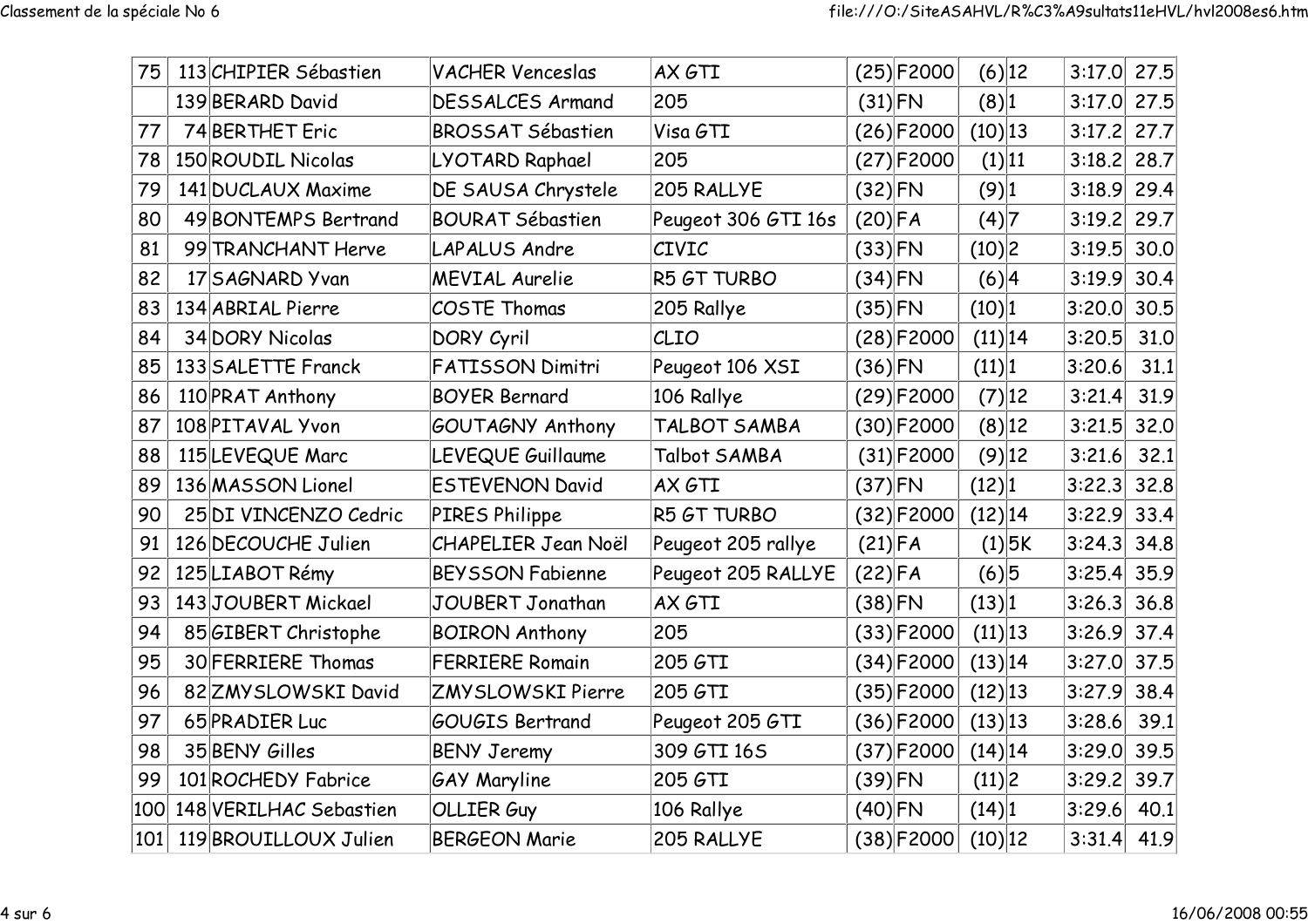|  | 102 140 BARTHELEMY Sébastien BRUCHET Mireille |                        | 205 RALLYE         | $(41)$ FN |              | (15) 1     | $ 3:31.8 $ 42.3 |  |
|--|-----------------------------------------------|------------------------|--------------------|-----------|--------------|------------|-----------------|--|
|  | 103 83 CROUZET Mathieu                        | <b>CHARRE Simon</b>    | 205 GTI            |           | $(39)$ F2000 | $(14)$  13 | $ 3:32.0 $ 42.5 |  |
|  | 104 72LEBON Boris                             | <b>FONLUPT Nicolas</b> | 106 Rallye         |           | $(40)$ F2000 | $(15)$  13 | $ 3:34.0 $ 44.5 |  |
|  | 105 66 MEZOUAR Nori                           | <b>PITIOT Kevin</b>    | <b>VW GOLF GTI</b> |           | $(41)$ F2000 | $(16)$  13 | $ 3:44.7 $ 55.2 |  |
|  | 122 THOINON Sébastien                         | <b>BERT Sophie</b>     | Peugeot 104 ZS     |           | $(41)$ F2000 | (11) 12    | $ 3:44.7 $ 55.2 |  |
|  | 107 151 BONNEFOY Bernard                      | <b>BONNEFOY Jeremy</b> | 104                |           | $(43)$ F2000 | (2) 11     | 4:01.1 1:11.6   |  |

## Absent au départ

|  | Clt Num Pilote      | Copilote                                                  | Marque          |              |    | (Pos) Groupe (Pos) Classe  Temps  Ecart |  |
|--|---------------------|-----------------------------------------------------------|-----------------|--------------|----|-----------------------------------------|--|
|  |                     |                                                           |                 |              |    |                                         |  |
|  |                     | 15 JACQUEMOT Franck CHARBONNIER Jacqueline R5 GT TURBO    |                 | FN           | 4  |                                         |  |
|  |                     | 26 CHAREYRON Clément BERNARD Pierre Alexandre R5 GT TURBO |                 | F2000        | 14 | $MECA - 5$ et 6                         |  |
|  | 43 ARAUD Christian  | <b>MONTMEA Patrick</b>                                    | <b>BMW 320i</b> | F2000        | 14 |                                         |  |
|  | 68 REOCREUX Eric    | <b>REOCREUX Cedrik</b>                                    | 205 GTI         | F2000        | 13 |                                         |  |
|  | 70 PERROUX Julien   | GARCIA Aurelie                                            | 106 S 16        | <b>F2000</b> | 13 |                                         |  |
|  | 71 CHARROIN Ludovic | GARCIA Geoffrey                                           | 205 GTI         | <b>F2000</b> | 13 |                                         |  |
|  | 73 VEYRAC Jerome    | <b>VALOUR Christophe</b>                                  | 106             | <b>F2000</b> | 13 | $MECA - 5$ et 6                         |  |
|  | 84 MOUTTET Mathieu  | <b>MOUTTET Guillaume</b>                                  | CLIO            | F2000        | 13 |                                         |  |
|  | 97 VIGNAL Vincent   | <b>CHAPUIS Jordan</b>                                     | 106             | <b>FN</b>    | 2  |                                         |  |
|  | 120 COURRIOL Pascal | <b>PUGNERE Marina</b>                                     | 106             | F2000        | 12 | $MECA - 5$ et 6                         |  |
|  | 149 BERARD Romain   | <b>PISSIS Eric</b>                                        | 205 RALLYE      | F2000        | 11 |                                         |  |

## Hors course

|  | Clt Num Pilote | Copilote                                       | Margue | $ ({\rm Pos}) $ Groupe $ ({\rm Pos}) $ Classe |    | $\mathsf{T}$ emps $\mathsf{T}$ | Ecart <sup>1</sup> |
|--|----------------|------------------------------------------------|--------|-----------------------------------------------|----|--------------------------------|--------------------|
|  |                |                                                |        |                                               |    |                                |                    |
|  |                | 28 REYNARD Philippe CARRET Pierre Jean BMW 320 |        | F2000                                         | 14 | Absent parc d'arrivée          |                    |